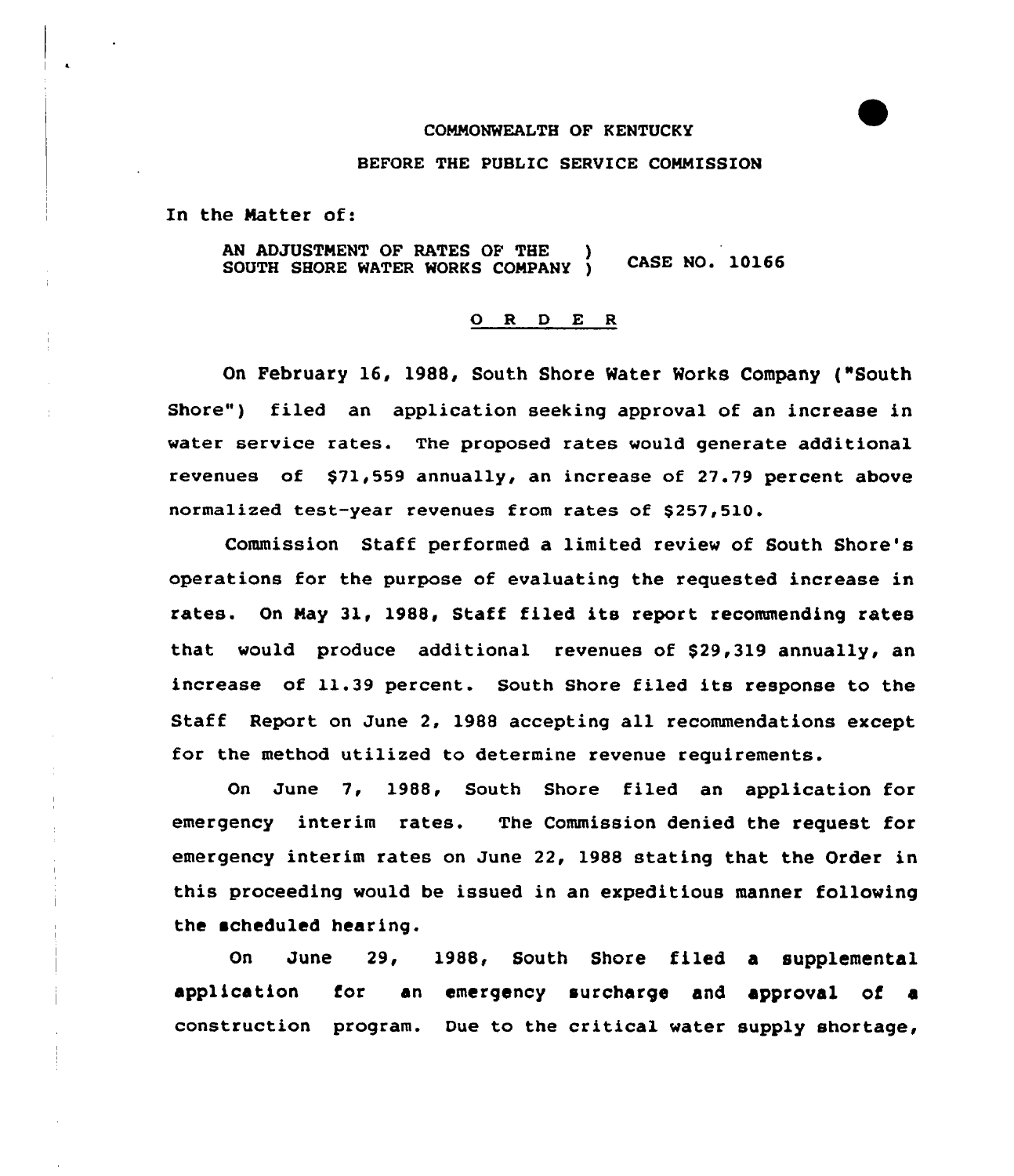South Shore has extended a fire hose across the U.S. Grant Bridge connecting South shore to the city of portsmouth, ohio water System. However, because of the unsanitary condition of the fire hose, the Kentucky Division of Water, Drinking Water Branch, has placed the 330 customers being served through the fire hose under a "boil water" notice which requires them to boil water for drinking and other sanitary purposes.

South Shore requested in its supplemental application approval to construct a temporary 6-inch polyethylene water line. South Shore anticipates that the temporary line will remain in place for 18 months while South Shore finds a permanent solution to the water crisis. In addition< South Shore requested the commission to include in its determination of South Shore's revenue requirement the additional net purchased water expense of \$13,332 associated with the temporary line.

The Commission is of the opinion that due to this emergency water shortage, a surcharge to cover the cost and financing of the temporary line totalling \$42,498 is justified and should be allowed over an 18-month period. The Commission is also of the opinion that the additional net purchased water expense of  $$13,332$ should be included for rate-making purposes.

Pursuant to the supplemental application, since the Commission accepts these adjustments, South Shore will accept Staff's recommendation on the revenue-requirement issue.<sup>1</sup>

 $\mathbf{1}$ 

والوالي المتعورين

Supplemental Application pp. 4-5.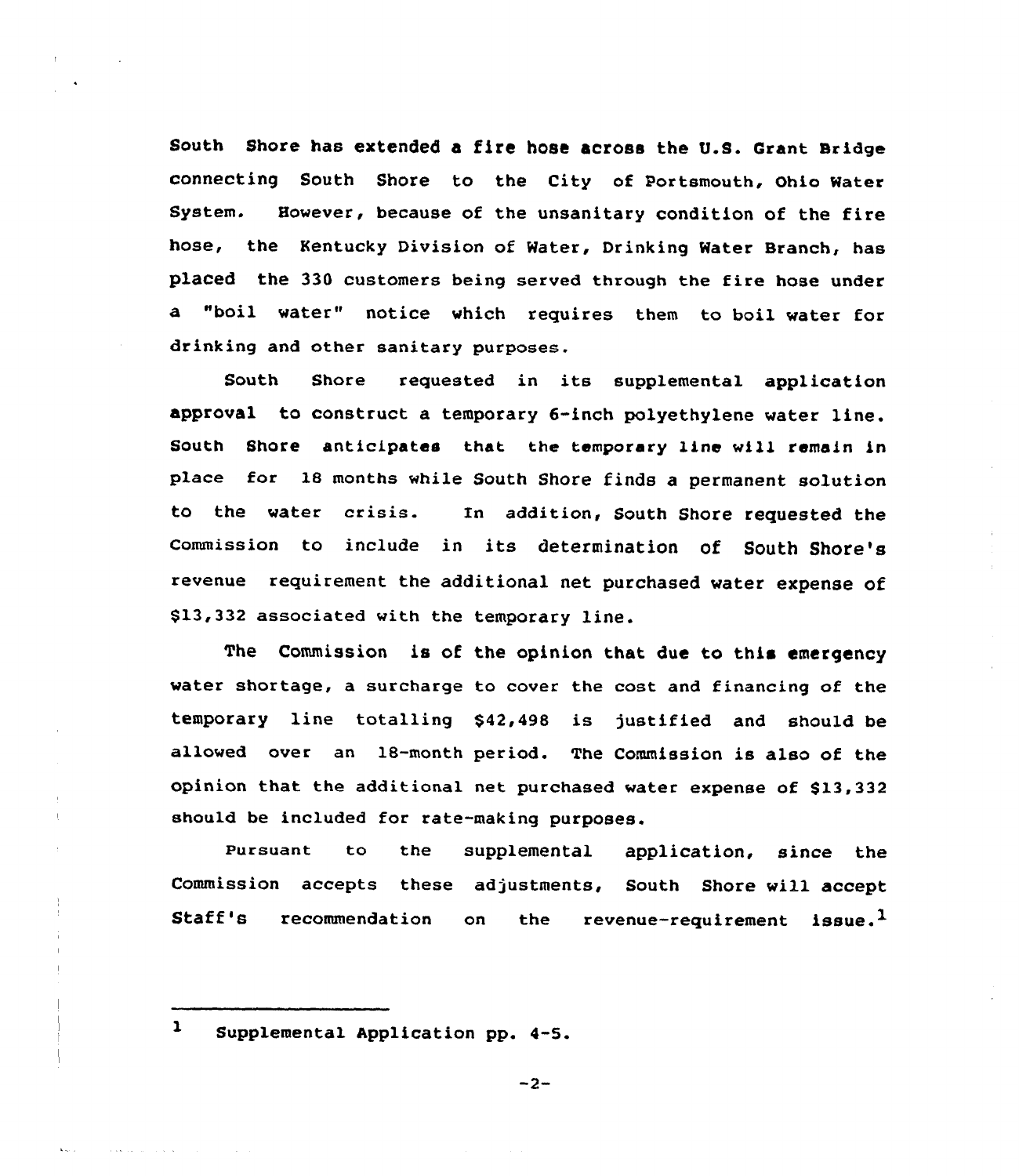Therefore, based upon the revenues from rates recommended in the Staff Report of \$286,829 and the inclusion of the additional net purchased water expense of \$13,332, the Commission is of the opinion that South Shore should be allowed an increase in rates of \$42,651 annually over adjusted test-year revenues from rates of \$ 257,510.

## FINDINGS AND ORDERS

The Commission, after consideration of the evidence of record, and being advised, is of the opinion and finds that:

1. The rates proposed by South Shore should be denied.

2. The rates and charges in Appendix A are fair, just, and reasonable and should be approved.

3. South Shore should be allowed a flat monthly surcharge of  $$1.22^2$  to recover the cost of a temporary line.

4. The surcharge should remain in effect for 18 months or until \$42,498 has been collected, whichever occurs first.

5. All monies collected through the surcharge should be placed in a separate account for the sole purpose of paying the debt associated with the temporary line.

6. South Shore should file quarterly reports with the Commission beginning November 15, 1988 showing the amount collected and deposited through the surcharge and all expenditures from the separate account.

 $\mathbf{2}$  $$42,498 + 18$  months + 1,940 customers = \$1.22.

 $-3-$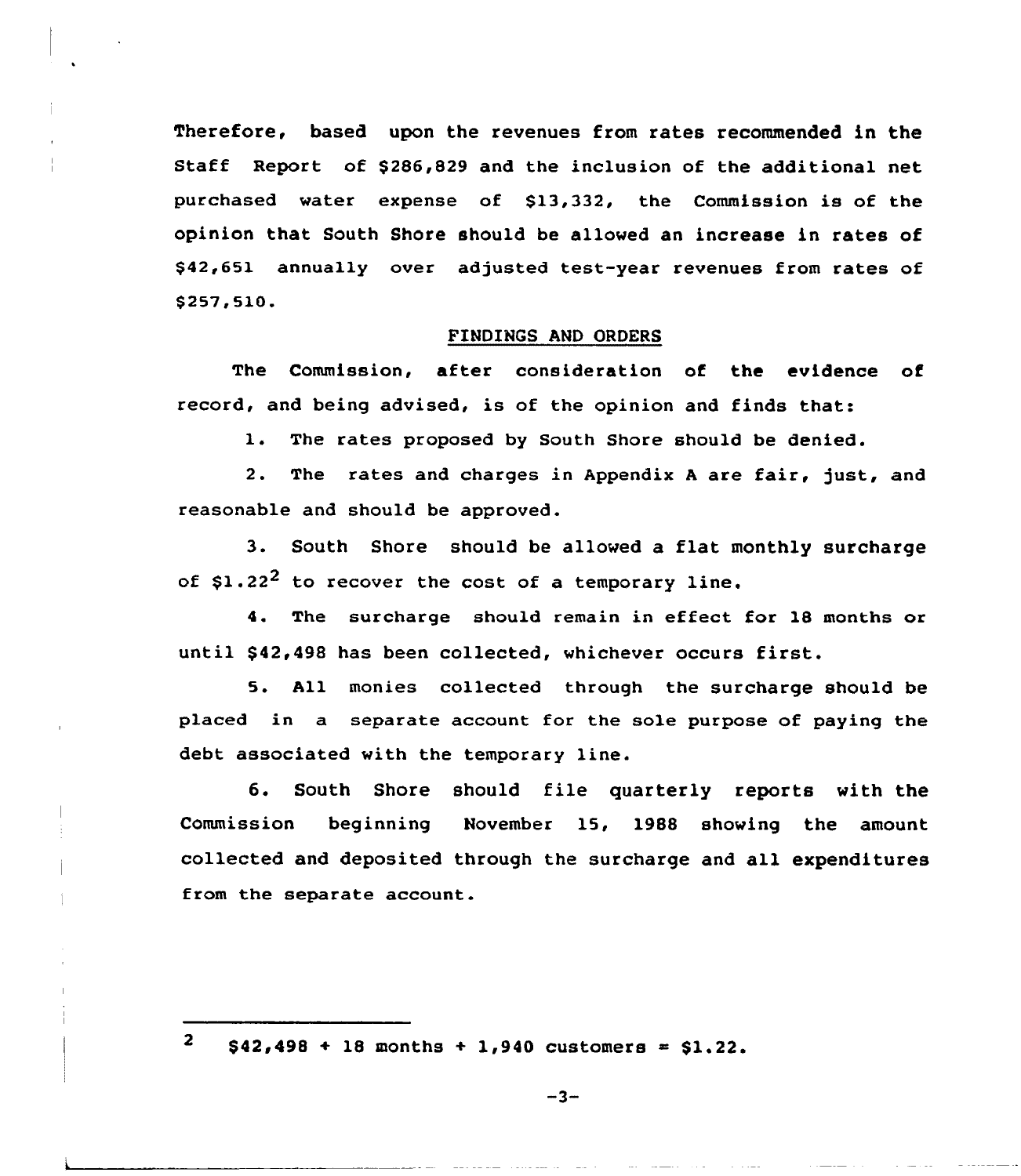IT IS HEREBY ORDERED that:

1. The rates and charges proposed by South Shore are hereby denied.

2. The rates and charges in Appendix <sup>A</sup> are approved for service rendered by South Shore on and after the date of this Order.

3. South Shore is hereby allowed a monthly surcharge of \$1.22 effective on and after the date of this Order. The surcharge shall remain in effect for 18 months or until \$42,498 has been collected, whichever occurs first.

4. All monies collected by South Shore via the surcharge shall be placed in a separate account for the sole purpose of paying the debt associated with the temporary line.

5. South Shore shall file quarterly reports with the Commission beginning November 15, 1988 showing the amounts collected and deposited via the surcharge and all expenditures from the separate surcharge account.

6. Within 30 days from the date of this Order South Shore shall file its revised tariff sheets setting out the rates and charges approved herein.

Done at Frankfort, Kentucky, this 7th day of July, 1988.

PUBLIC SERVICE COMMISSION

ATTEST:  $\overline{V1}$ ce Chairman

Executive Director